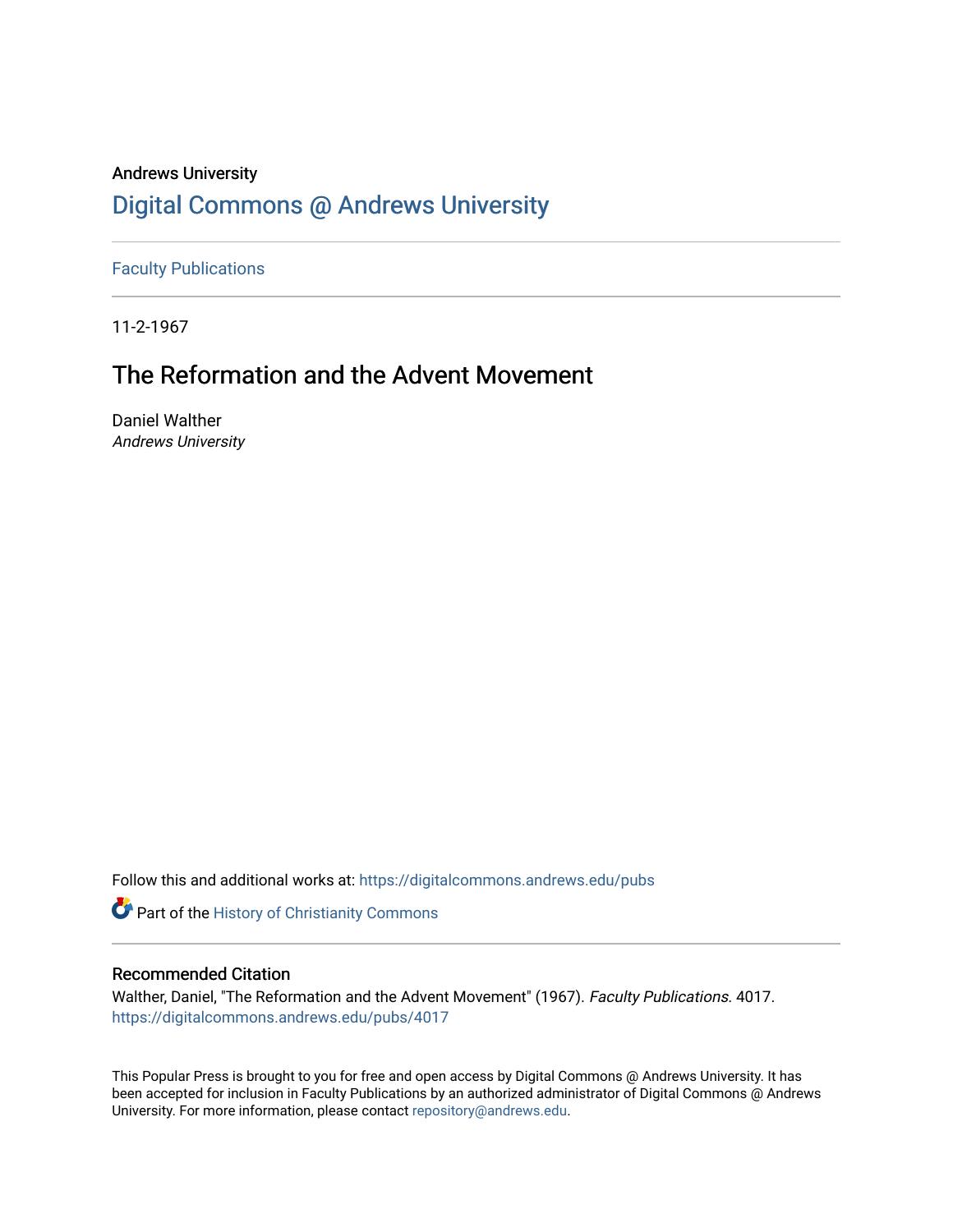# *The Reformation and the ADVENT MOVEMENT*

#### By DANIEL WALTHER

T A time when the world is being reminded of the momentous events of 450 years ago, Seventh-day Adventists should remind themselves of the impact the Reformation has made on their church. There is more than a mere historic tie between the Reformation and the Advent Movement.

As was the Reformation movement so is the Advent Movement a call for reformation and revival. There is scarcely a conference meeting or a spiritual-emphasis gathering where we do not hear the call. The genuine desire for a reformation indicates a deepseated longing for an improvement of our spiritual condition, a conviction that things are not what they ought to be. Through the Spirit of Prophecy writings we have been persistently warned to do our part to bring about a reformation.

A lassitude is perceptible in our ranks when we think of the goal to be attained: "How long is this to continue? . . . God calls for a spiritual *revival."—ELLEN* G. WHITE, in *Review and Herald,* Feb. 25, 1902, p. 113. (Italics supplied.)

When we hear an expression of concern about our condition, we are reminded of our too-obvious shortcomings, but often we are not told *what*  should be "reformed," or *how* we should go about reforming it. In fact, can we individually do something about it? Is it not entirely in God's hands? True, a reformation in the church is God's work. Yet we can do something. We can read our Bibles more fervently. We can improve the quality of our prayer life. We can cultivate our inner relationship with the Lord. A reformation will not occur by mere organization. All of us are in need of regeneration. God appoints the time. God alone can bring back to life a church that is spiritually lifeless. But we can get ready, we must condition ourselves individually for that refreshing from above.

There is a difference between revival and reformation. "Revival signifies a renewal of spiritual life, a quickening of the powers of mind and heart. .. Reformation signifies a reorganization, a change in ideas and theories, habits and practices. . . . Revival and reformation are to do their appointed work, and in doing this work they must blend."—Ibid.

#### Truth Is Restored

The Reformation of the sixteenth century and the Advent Movement are truth restoring. Both set forth Christ as Redeemer; both are strongly eschatological, that is, they emphasize the doctrine of last things. Both came into existence in a God-appointed time. Basic teachings are often similar but not always. Martin Luther and John Calvin were not Seventh-day Adventists, nor are we Lutherans or Calvinists. The Reformers nevertheless were our forerunners, not because of doctrinal identity, but because the Reformers were entrusted with a specific task in their time. On the other hand, there is one important difference especially between historic Lutheranism and our movement. Luther was concerned to bring the gospel to the German people without much concern for "the ends of the earth," while the Advent Movement is directed to go to the whole world, in a short time.

Lutheranism was arrested, bogged down by formalism and dogmatism which it had criticized in Catholicism. Adventism must be on guard lest its progress be hindered by excessive organization, lukewarmness, and even dogmatism.

Among the concepts that we share with the Reformers is our belief that the Bible is the cornerstone of our faith and practice. When Luther clutched the Bible, he perceived in it the voice of God—"We must make a great difference between God's Word and the word of man. A man's word is a sound that flies into the air and soon vanishes; but the Word of God is greater than heaven and earth, yea, greater than death and hell . . . for it endures everlastingly."

Seventh-day Adventists also rely on the Scriptures. It is their spiritual road

map through a maze of conflicting ideas. The Scriptures helped them to find the way.

Impressive were Mrs. White's words spoken at the General Conference meeting in Washington, D.C., 1909: "Brethren and sisters, I commend unto you this Book."

It has been claimed that Luther was the greatest exponent since Paul of justification by faith. This teaching permeated his thinking and sustained his life. It was the key to his personal problem on salvation. "No marvel," wrote Cardinal Newman, "that he has given us the clearest, fullest, joyfulest exposition on saving faith extant in Christian literature."

To us this teaching is equally important. Justification by faith is not merely part of the Advent message; "it is the third angel's message in verity" *(Evangelism,* p. 190). "The principle that man can save himself by his own works lay at the foundation of every heathen religion. . . . Wherever it is held, men have no barrier against sin." *—The Desire of Ages,* pp. 35, 36. "The righteousness by which we are justified is *imputed;* the righteousness by which we are sanctified is *imparted.*  The first is our title to heaven, the second is our fitness for heaven."—Mes*sages to Young People,* p. 35. (Italics supplied.)

When we stress obedience to the law we mean that obedience is the sequel of our regenerate nature and not a prerequisite. We observe the law not in order to be saved—but *because* we are saved through Christ. Like Luther, we hold that good fruit does not make a good tree; it is the good tree that makes good fruit. We, too, recognize that we cannot attain the righteousness of God by our own efforts in keeping the law.

#### Luther's Contradictory Views

On several teachings Luther held contradictory views; for example, on baptism. He stated that "the child, or whoever is baptized, should be sunk entirely into the water and then be drawn out again." Again, "I will have

The Review AND Herald is published by the Seventh-day Adventist Church and is printed every Thursday by the Review and Herald Publishing Association at Takoma<br>Park, Washington, D.C. 20012, U.S.A. Second-class postage paid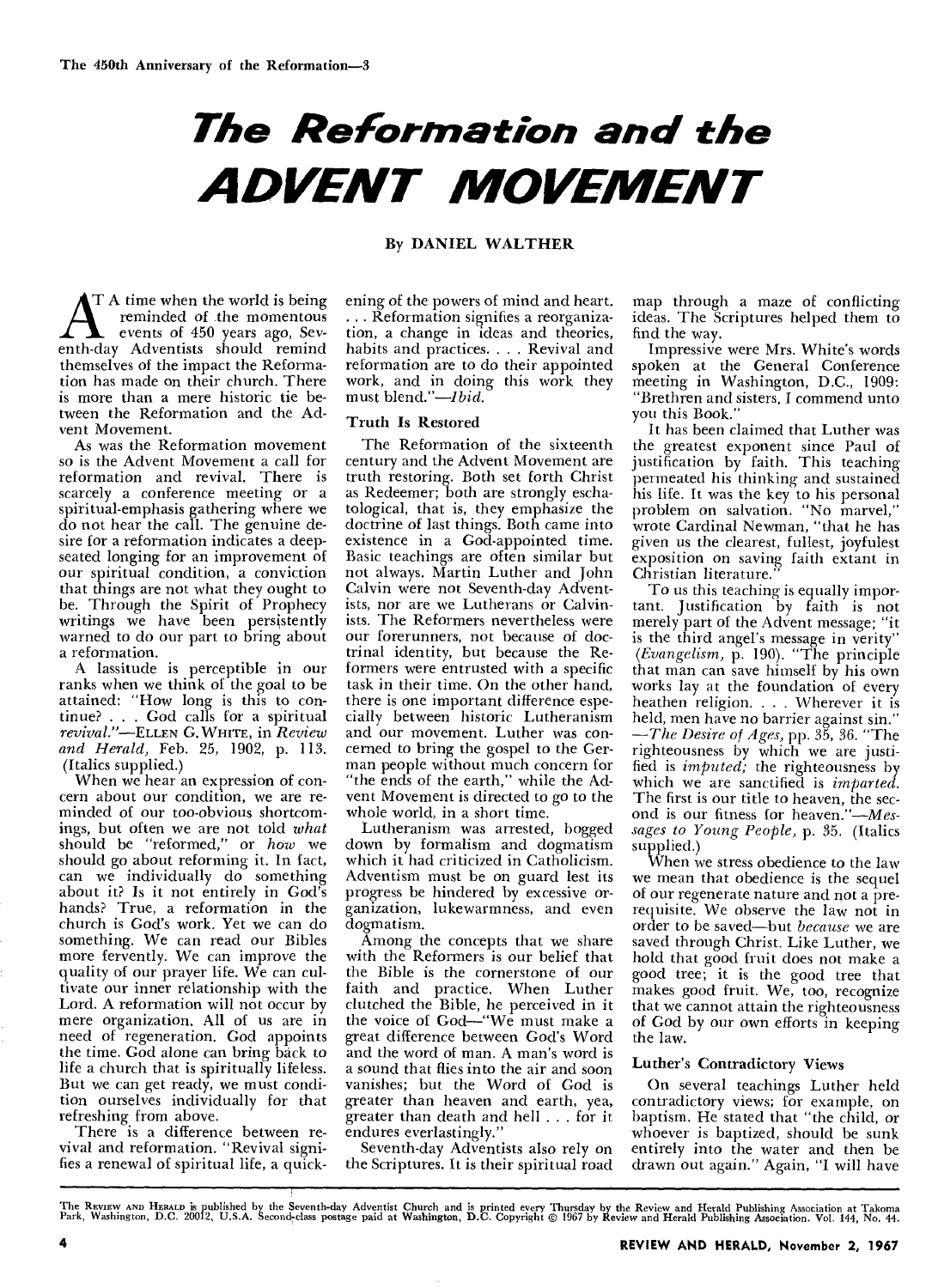the candidates for baptism completely immersed in the water, as the Word says and as the sacrament signifies, not that I deem this necessary." We do not go along with Luther in his practice of baptizing infants nor do we accept his view that immersion is unnecessary.

Luther held contradictory views also on the state of the dead. In his works more than 100 times he refers to death as a sleep; in some 30 passages he avers that death is a conscious state; seven times he notes that the dead live but are unconscious. In a characteristic mood he wrote: "We shall sleep until He comes and knocks on the little grave and says, Doctor Martin, get up! Then I shall rise in a moment and be happy with Him forever."

In Antichrist whose "raging was a definite sign of the end," Luther saw two persons: "The person of the Antichrist is at the same time the Pope and the. Turk. Everybody consists of a body and a soul. So the spirit of the Antichrist is the Pope, his flesh is the Turk."

While Luther asserted that the commandments were not repealed by Christ, he thought that there was no need of observing the seventh-day Sabbath, which, he thought, was part of the Mosaic ceremonial law: "The Sabbath or rest day is a universal law in order that the people may assemble for the worship of God. But that they should assemble on the seventh day applies only to the Jews." There were some people who kept the true Sabbath in Luther's day and he opposed them with his usual vehemence.

We are naturally disappointed in Luther's position. He did insist that the Decalogue is still in force but dissociated the fourth commandment (the third in his catechism) from the Decalogue. On the other hand, we might learn from Luther how the Lord's day should be observed, in a deeply spiritual fashion. He was wrong on the day, but helpful on the spirit of its observance.

#### Belief in Second Advent

Of significance is the Reformer's belief in Christ's second coming. The Reformation was heralded in a stormy, anxious age, when for centuries the Mohammedans had menaced the West. In Luther's day the Turkish threat was particularly fearsome. Therefore, in 1528, when the Old Testament was to be translated, Luther thought that he had better translate first the book of Daniel so as to benefit "the poor Christians" in the "last times" before everything perished. Frequently Luther spoke of the end of all things. "I hope that the last day will not be long delayed, not over a hundred years." He mentioned that the world could not last more than 300 *(Continued on page 10)* 



#### *Dear Children of God in Many Lands:*

Perhaps you have read the story of "Prosperous Journey" and "Pleasant Acquaintance" in Paul's letter to the Philippians. These two interesting women, *believed* to have been prominent in the church at Philippi, are better known by their transliterated names—Euodias and Syntyche. Anyway, "Prosperous Journey" and "Pleasant Acquaintance," in spite of their disarming names, were a bit of a problem in the church, and Paul was appealing to them to make up their differences that unity in the church might be restored. "I beseech Euodias, and beseech Syntyche, that they be of the same mind in the Lord" (Phil. 4:2).

The apostle Paul was right! Differences should not exist among God's people. When misunderstandings arise we should make them up "as Christians should" (Phillips).\*

Paul was but reflecting the teachings of Jesus. The Saviour said, "If, when you are bringing your gift to the altar, you suddenly remember that your brother has a grievance against you, leave your gift where it is before the altar. First go and make your peace with your brother, and only then come back and offer your gift" (Matt. 5:23, 24, New English Bible). $\dagger$ 

"Let every wrong that has been committed be made right," the Lord's messenger admonishes. "If during the day, one has wronged another or spoken unkindly, let the transgressor seek pardon of the one he has injured."—My *Life Today,* p. 32.

"Confess your faults one to another," the apostle James admonishes (James 5:16).

This is clear, practical instruction. We make wrongs right by confessing our mistakes and seeking forgiveness. Only when barriers between brethren are thus removed are we in right relationship with God to worship Him in spirit and in truth.

"Many are zealous in religious services," the servant of the Lord says, "while between them and their brethren are unhappy differences which they might reconcile. God requires *them* to do all in their

power to restore harmony. Until they do this, He cannot accept their services. The Christian's duty in this matter is clearly pointed out."—The *Desire of Ages,* p. 311.

We may be able to explain the 2300 days with flawless clarity. We may pay our tithe and give our offerings with impeccable honesty. We may be in the Lord's house every Sabbath. We may even be Sabbath school teachers or officers in our church, but if there are differences between us and others there is yet a work of grace that must be done in our hearts and lives. We cannot be "wrong" with men and "right" with God!

To say, "I am sorry," is not easy, but it is the right thing to do—even when we have contributed little to the trouble between ourselves and others. *"If you have committed one wrong and they twenty, confess that one as though you were the chief offender.* Take them by the hand, let your heart soften under the influence of the Spirit of God, and say, 'Will you forgive me? . . . I want to make right every wrong, that naught may stand registered against me in the books of heaven. I must have a clear record.' "—Ellen G. White, in *Review and Herald,* Dec. 16, 1884, p. 785. (Italics supplied.)

This is a real test of my Christian experience. I must go as though *I* were the chief *offender.* This *takes* real grace, but the Lord will supply the help we need!

If we follow this counsel, Christian unity may be restored quickly. If self is humbled, little time would be required to "make up our differences." "If pride and selfishness were laid aside, five minutes would remove most difficulties. Angels have been grieved and God displeased by the hours which have been spent in justifying self."—Early *Writings,* p. 119.

May God help you and me to learn a lesson from "Prosperous Journey" and "Pleasant Acquaintance," and close the old year certain that we have made up our differences with God's people "as Christians should."

Yours for all barriers removed,



**REVIEW AND HERALD, November 2, 1967 5** 

 $*$  The New Testament in Modern English,  $\mathbb{O}$ <br>J. B. Phillips 1958. Used by permission of The Macmillan Company.<br>Macmillan Company.<br> $+$  The New English Bible, New Testament.  $\mathbb{O}$ <br>The Delegates of the Oxford Univers